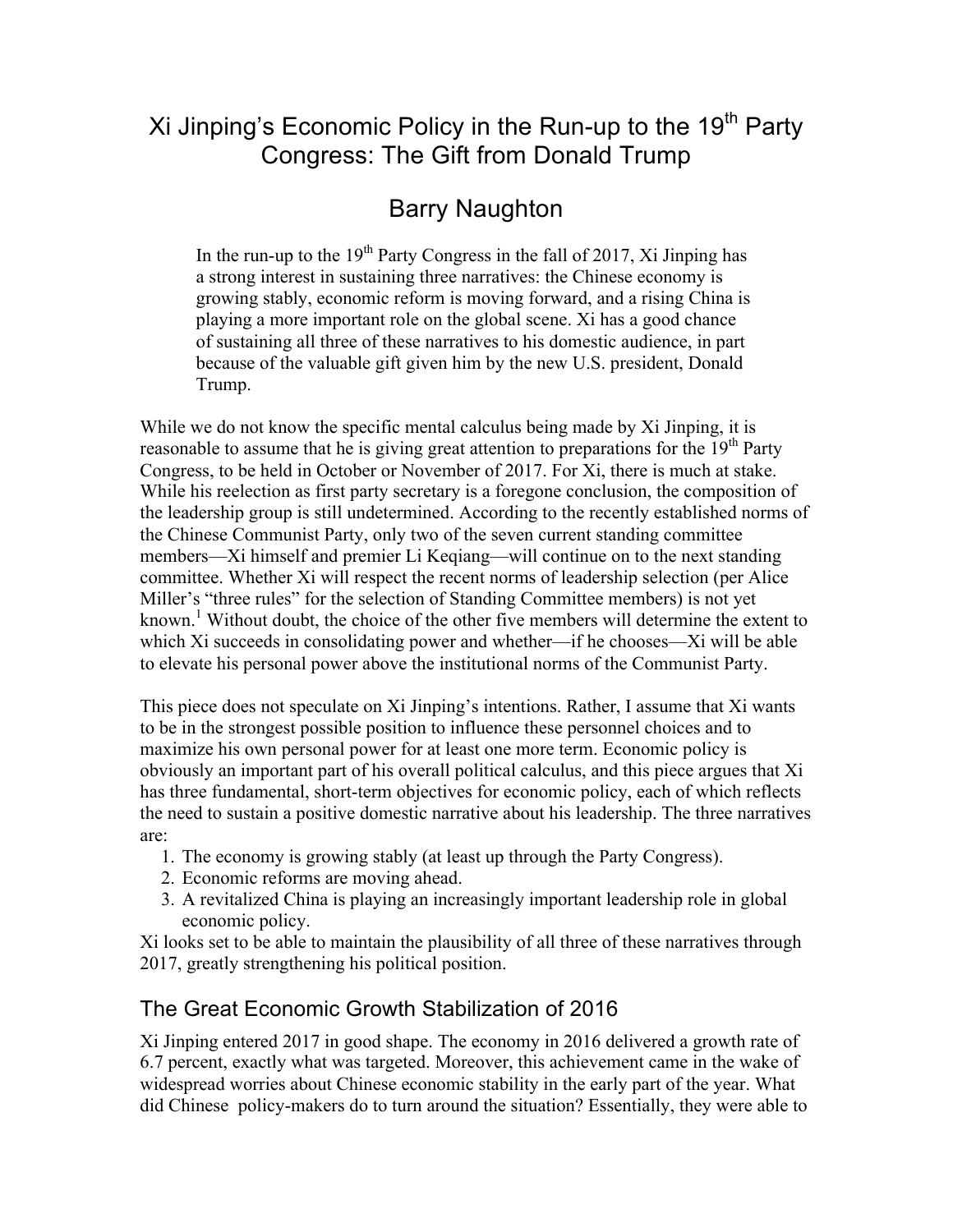sustain growth by stabilizing and increasing investment. There were two main components. First, housing investment made a strong recovery, helped along by a big increase in mortgage lending to Chinese households, and by clearly supportive government policies through most of the year. Second, infrastructure investment, predominantly by state-owned enterprises, increased rapidly. On the back of these two rapidly growing demand components, the economy was able to stabilize and maintain moderately rapid growth. In addition, the Supply-Side Structural Reform (SSSR) was able to claim successful short-term results. Prices of steel and coal stabilized, and recovered, underpinning a stabilization in industrial profits (including SOE profits). The amount of capacity that was nominally mothballed over-fulfilled the government's targets.<sup>2</sup> This was not surprising, but still goes on the positive side of the ledger.

To be sure, these successful short-run outcomes have only the most tenuous relation to the long-run performance of the Chinese economy. Short-term growth was achieved at the cost of deferring many long-run problems. Credit growth remained high, supporting state-led investment, but adding to China's already worryingly high debt load. More fundamentally, the continuing easy credit environment made it much more difficult to impose "hard budget constraints" on firms performing poorly, making restructuring less systematic. Taken together, these effects make restructuring and reform more difficult in the long run. These complex problems are outside the scope of the present short article. For current purposes, the simple point is that economic policy-makers were required to deliver on certain economic objectives, and they did so. They executed surprisingly skillfully. Thus, while many problems have been swept beneath the rug, most of them will stay there for a year or so. Moreover, the widely held belief in China that the party wants economic stability and has the tools to produce it, at least until the party congress, creates a self-fulfilling prophecy of stability. The timing of risk events tends to be pushed back until after the party congress. This achievement is likely sustainable through the next party conference.

The policies supporting growth in 2016 will be less effective in 2017. Already, sharp increases in housing prices have led to the resuscitation of various purchasing restrictions. The housing market has cooled sharply and this implies that housing construction will make a much smaller contribution to growth in 2017 than it did in 2016. It is unlikely that government infrastructure investment can maintain the torrid pace of 2016. Indeed, the Economic Work Conference in December 2016 is widely interpreted to have signaled tolerance for slower growth in  $2017<sup>3</sup>$ . The work conference did not set a growth target for 2017; this doesn't necessarily mean there will not be a target adopted by the NPC in March, but it implies that much less effort will be spent pumping up the economy to achieve a predetermined growth target. As provincial governments held their People's Congress meetings in January 2017, there was a notable anticipation of lower economic growth for 2017. In a survey of 19 provinces meeting, five governments had lowered their growth target, including Shanxi, Henan, Hubei, Hunan, and Heilongjiang.<sup>4</sup> Provinces justified lower growth by the need to carry out more reform and improve environmental conditions. In any case, if nothing goes wrong, Xi's objective of doubling GDP by 2020 seems within reach.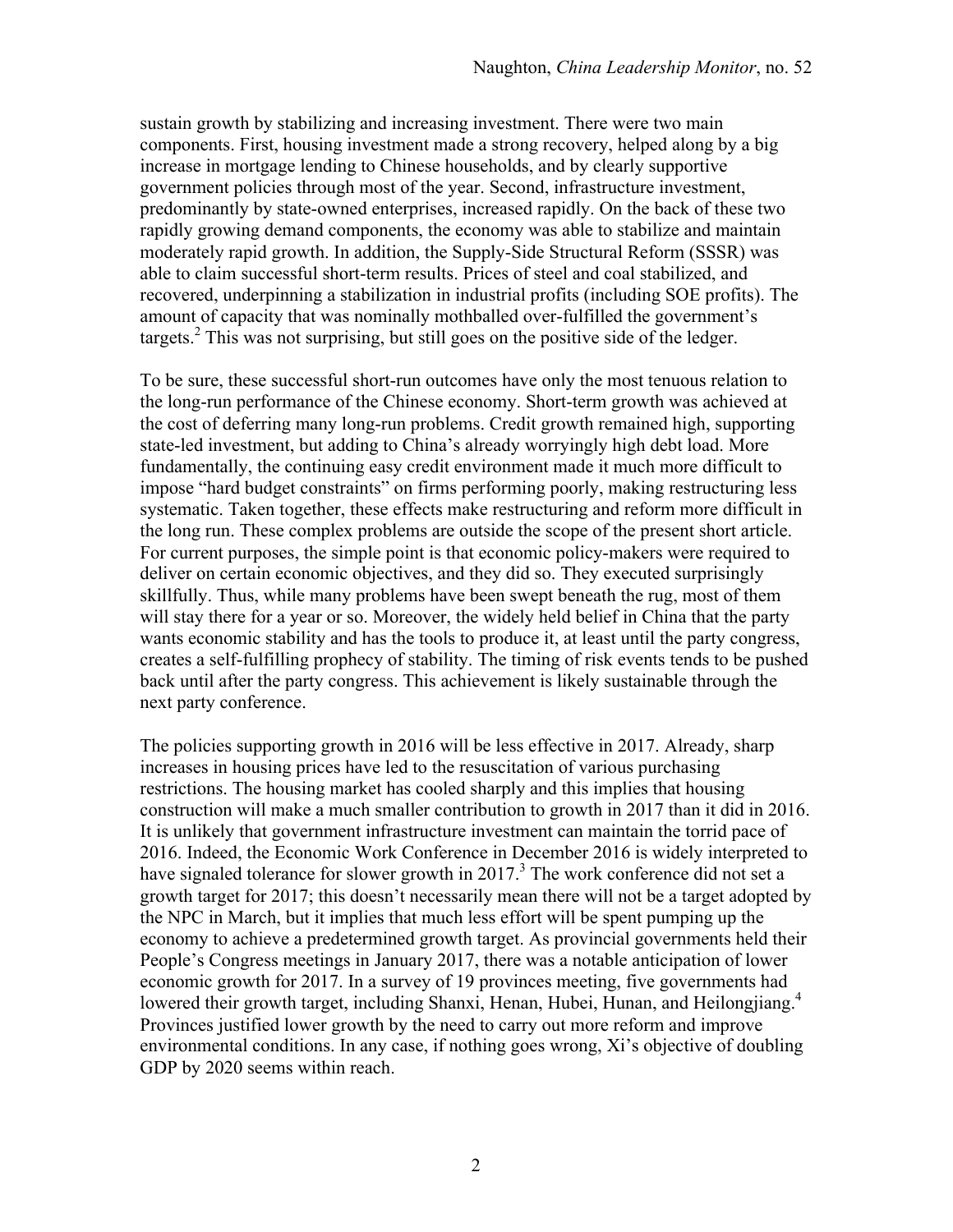The one clear threat to this picture of stability is the danger of disorderly currency depreciation. Capital outflows from China were very large in the last quarter of 2016, and put enormous downward pressure on the value of the RMB. The People's Bank of China (PBC) is now trying to defend two psychologically important levels: the RMB value above seven yuan to the dollar, and the stock of official foreign reserves at around \$3 trillion (down from a peak of just below \$4 trillion). The RMB came close to the 7 yuan/dollar level and would certainly have pushed below it, were it not for a set of extraordinary steps taken by the PBC.The monetary authorities clamped down hard on cross-border capital outflows, reviewing each item individually, and requiring stateowned banks to informally restrict capital outflows so they wouldn't exceed the inflows recorded for that bank. These are extreme measures. They would not be taken by any government in normal times. For now, they seem to be working, but just barely. The RMB strengthened by one percent in January, while reserves slipped to \$2.998 trillion, an iota below the \$3 trillion line. The measures, and their associated outcomes, demonstrate how deadly serious Chinese authorities are about preventing the global shockwaves that would follow from a sudden drop in the RMB value to below 7 yuan to the dollar.

#### The Chinese Economic Reform Process

More than three years ago, at the November 2013 Third Plenum, China rolled out an extraordinarily broad and impressive program of economic reforms. Activity has moved forward on multiple fronts since then, and the picture is complicated. However, it is impossible to resist the conclusion that the reform process overall has stumbled and is in serious trouble. The prospect of a large package of interrelated reforms achieving success together has disappeared, and many complex multi-stage reforms are in limbo. For example, ambitious fiscal reforms are more than two years behind schedule and seem paralyzed. A number of individual reforms have been watered down, including changes in the rural land market, and the relaxation of access to urban household residence (*hukou*) status. Most tellingly, financial reforms of the stock market and capital account liberalization have been spectacular failures. Reforms that miscarried have created situations in which direct government interventions are more pervasive and harder to remove than they were before the reform initiative. Have Xi Jinping's reforms failed?

In the short run, it is essential for Xi to prevent a perception of failure from becoming widespread among the Chinese population. Because economic conditions in general are relatively good, Chinese households are not particularly sensitive to criticisms of Xi Jinping's economic reform record. While few would claim much from the recent reform process, few are moved to challenge the official portrayal of a robust, ongoing reform process either. In order to feed the domestic perception that reforms are complex but going ahead, the first 2017 meeting of the Central Deepening Reform Leadership Small Group, on February 6, called for acceleration of reforms and thorough implementation of reforms already agreed.<sup>5</sup> It is hard to resist the feeling that  $Xi'$ 's most essential purpose is to ensure that a counter-narrative does not emerge and become entrenched. Xi needs to continuously generate activity that makes it seem as if the reform process is on track. This dynamic is especially evident in the reform of state-owned enterprises (SOEs).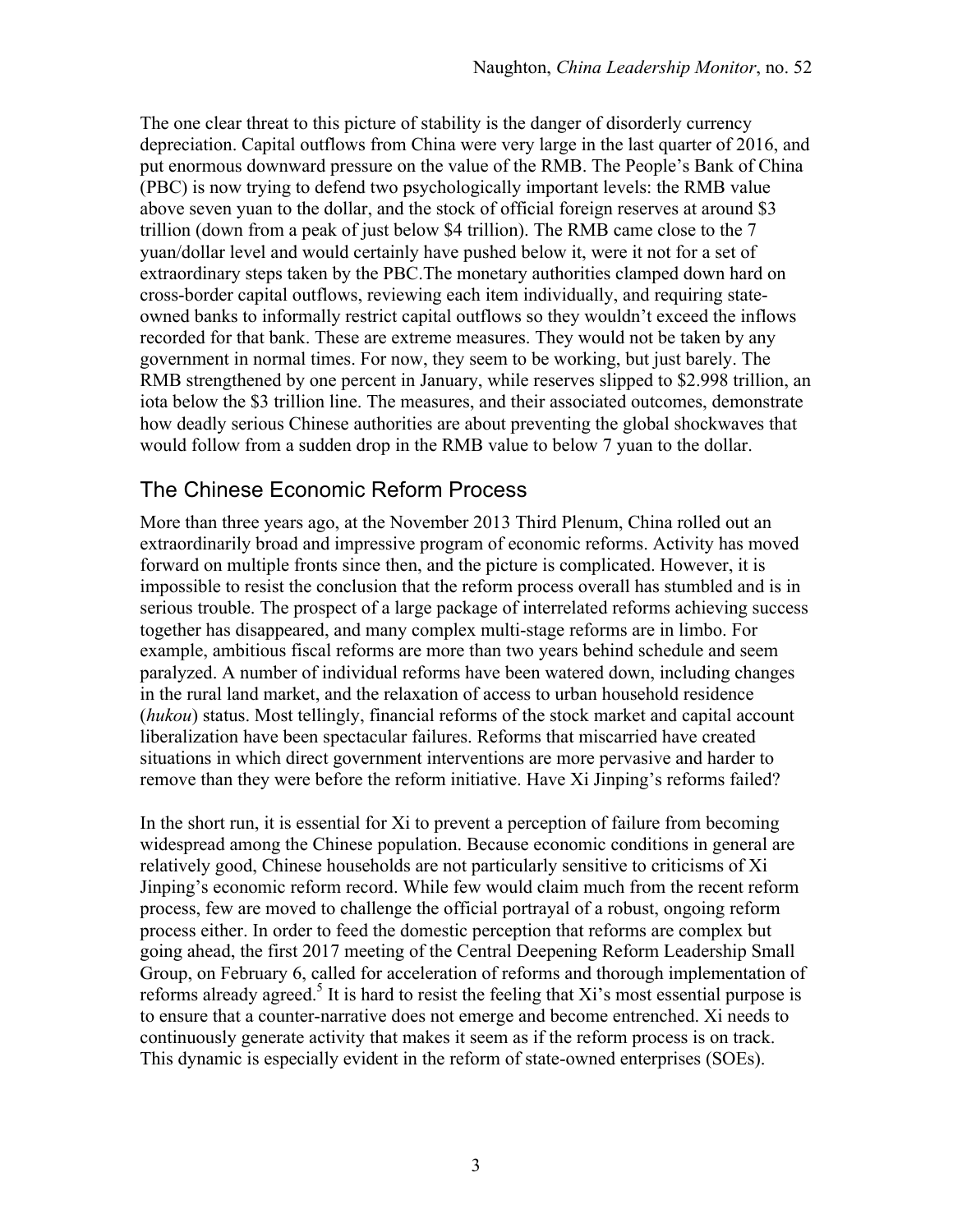### State-Owned Enterprise Reform

Among the "themes" released by the 2016 Central Economic Working Conference (held in the last few days of December) was the idea that 2017 be viewed as "a crucial year for implementing mixed-ownership reform at the grass-roots level."6 January saw 28 provinces hold their NPC & CPPCC meetings (the National People's Congress and the Chinese Political Consultative Conference), and to no one's surprise, an emphasis on mixed-ownership reform showed up in at least 20 of these local governments' resolutions for the year. $<sup>7</sup>$ </sup>

This process is to be carried out through the selection of pilot enterprises. There is no single model, but pilot firms are typically given boards of directors and renovated corporate governance institutions. In other cases, emphasis is put on "financializing" government assets, often with all ownership claims consolidated into a single corporation and some shares then redistributed or sold to the public. None of the provinces have published detailed instructions nor fully unveiled the reform.<sup>8</sup>

A popular version of this is asset securitization, in which local governments specify their objective for the percent of the real assets of an SOE or holding company that are to be matched to a paper security, usually stocks. Asset securitization is seen as an essential prerequisite for mixed ownership reform, designed to serve the purpose of later restructuring between state-owned and non-state enterprises. Locally, in the next five years, Tianjin aims to achieve 40 percent securitization of operational state-owned assets; Beijing, Gansu, and Hubei aim to achieve 50 percent by 2020; and others are higher: Jiangxi (60 percent), Guangdong (70 percent), and Chongqing and Hunan (80 percent). Central enterprises participate in this effort as well.<sup>9</sup>

These measures have in common the feature that local officials intervene in a hands-on way, but in limited scope. The officials can do something, reward allies, notch achievements, and not do so much damage. To be sure, some of the provincial experiments are bolder and have more content. In Yunnan, a private pharmaceutical company has been allowed to acquire a controlling 50 percent stake in a troubled stateowned drug firm.<sup>10</sup> Guangzhou City declared that it would publicly list all assets of all SOEs in competitive sectors, a rare example of a principled, across-the-board commitment.<sup>11</sup> These actions at least count as real reforms, but their scope is as yet still tiny.

Another prominent item in the official media now is the employee stock-ownership program (ESOP). ESOPs were mentioned in the 2013 Reform Program, generated a brief wave of enthusiasm, and then disappeared for two years. Now, they're back in the spotlight, with their own webpage, and a new-found urgency. Several local governments in China announced that they will launch experimental reforms, in Jilin, Beijing,<sup>12</sup> Shaanxi, Gansu, and Shandong<sup>13</sup> provinces, among other places. Although these programs aim to stimulate incentives inside SOEs, implementation is also controlled within strict limits. For example, Beijing's regulations say that total shares held by employees cannot exceed 30 percent and individual holdings are capped at 1 percent. All this activity might eventually coalesce into a coherent reform program, but today it is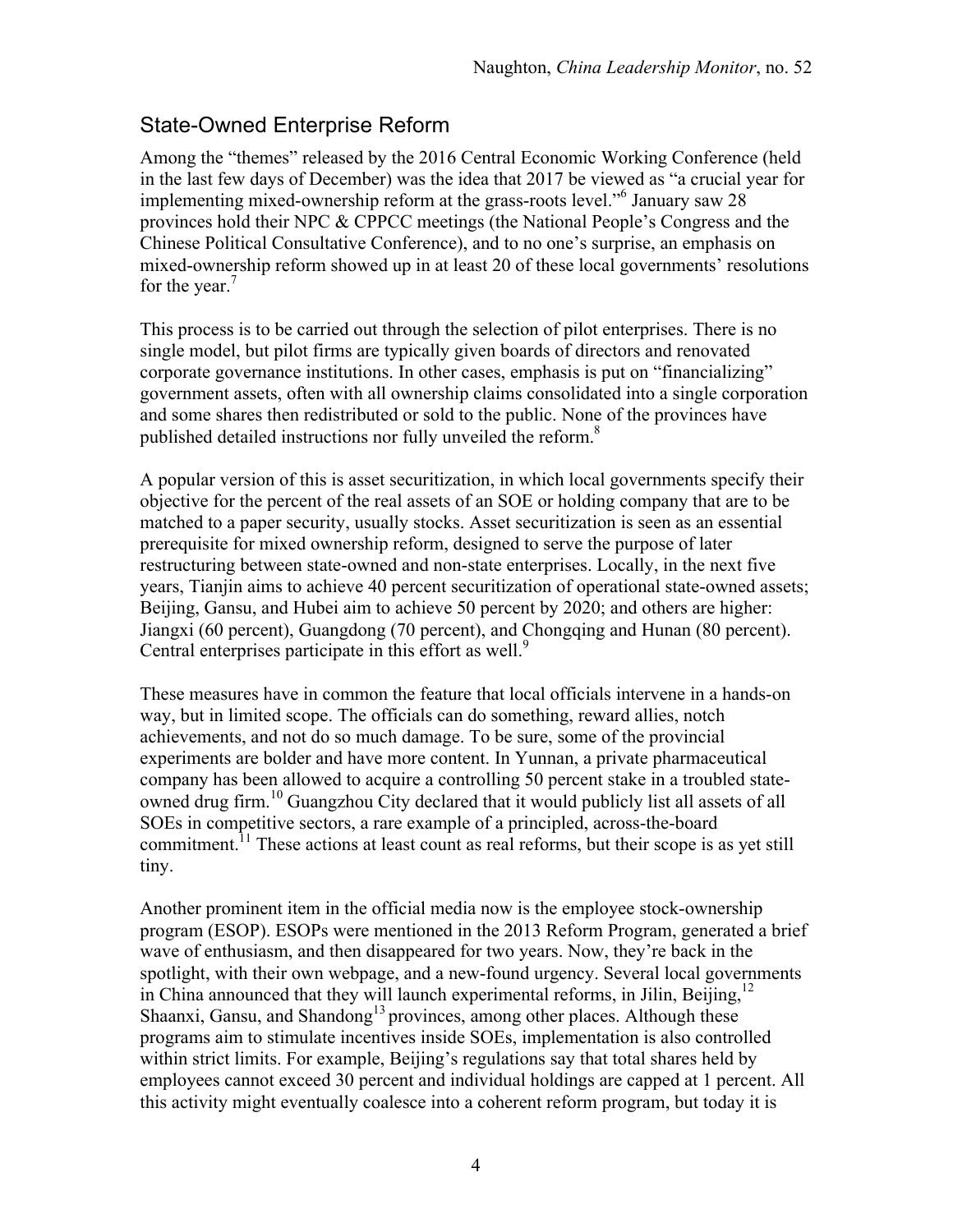little more than the nervous seeking for a new package, after three years that have produced few noticeable benefits.

Along with these measures, Xi Jinping has reaffirmed his intention to stress party control over state enterprises. In other words, the ongoing reform progress not only includes market-oriented practice but also intensifies partial control, monitoring and supervision, some of which will be exercised by government bodies. The state ownership agency, SASAC, will create three new supervision bureaus to carry out enhanced supervision.<sup>14</sup> More important are the plans to implement the dual position of party secretary and director of the board in SOEs.<sup>15</sup> SOEs would apply a form of joint appointment in which the top SOE leader would serve simultaneously as party secretary and board chairman. Rather than separating managerial objectives and party priorities, China is moving to intensify the party influence on SOEs. The CCP is trying to align SOE behavior with party interest more tightly. Particularly during the present period, when mixed ownership reform and the search for private capital investment is a priority, more centralized personnel control will have a perverse effect, undermining private capital's desire to participate in the mixed-ownership reform. Furthermore, SASAC has declared that any substantive decision-making involving strategic areas such as macroeconomics, corporate strategy, or national interests must be discussed by the Party Committee, which will make a recommendation before passing on the matter for a final decision by the the board of directors. Apparently, the role of the Communist Party is increasingly embedded into corporate governance in state enterprises. Indeed, the managerial autonomy of the CEO, hard-won during the 1980s, is now being squeezed between expanding party and governmental control and a more assertive role for workers. Very little of this activity has the potential to lead to meaningful SOE reform, but it sustains a narrative of active and ongoing "reform."

# The Gift from Donald Trump

One of the biggest blind spots in Donald Trump's view of the world is his seeming inability to distinguish between friends, rivals, and enemies. Trump asserts that virtually every country in the world has taken advantage of the United States. He seems willing to confront a close ally like Australia as readily as he embraces a geopolitical rival like Russia. Whatever one thinks of the impact of the Trans-Pacific Partnership (TPP) on American workers, it is unquestionably a grouping of America's friends and allies. China, whose relationship with the U.S. is much more complex, was never a participant. The idea that TPP was "excluding China" has always been an exaggeration, and there was always the long-run possibility that TPP would benefit China by encouraging a broader (competitive) opening of the Chinese economy. In the short run, however, Trump's withdrawal from the TPP, announced on his first working day as president, dissolved an economic agreement primarily among like-minded allies, and inevitably benefitted China in its role as economic and geopolitical rival of the U.S. While TPP was not directed against China, the end of TPP will have three positive impacts on China and especially on Xi Jinping.

First, TPP would have improved the competitive position of some of China's economic competitors, especially Vietnam. Exporters of labor-intensive manufactures are currently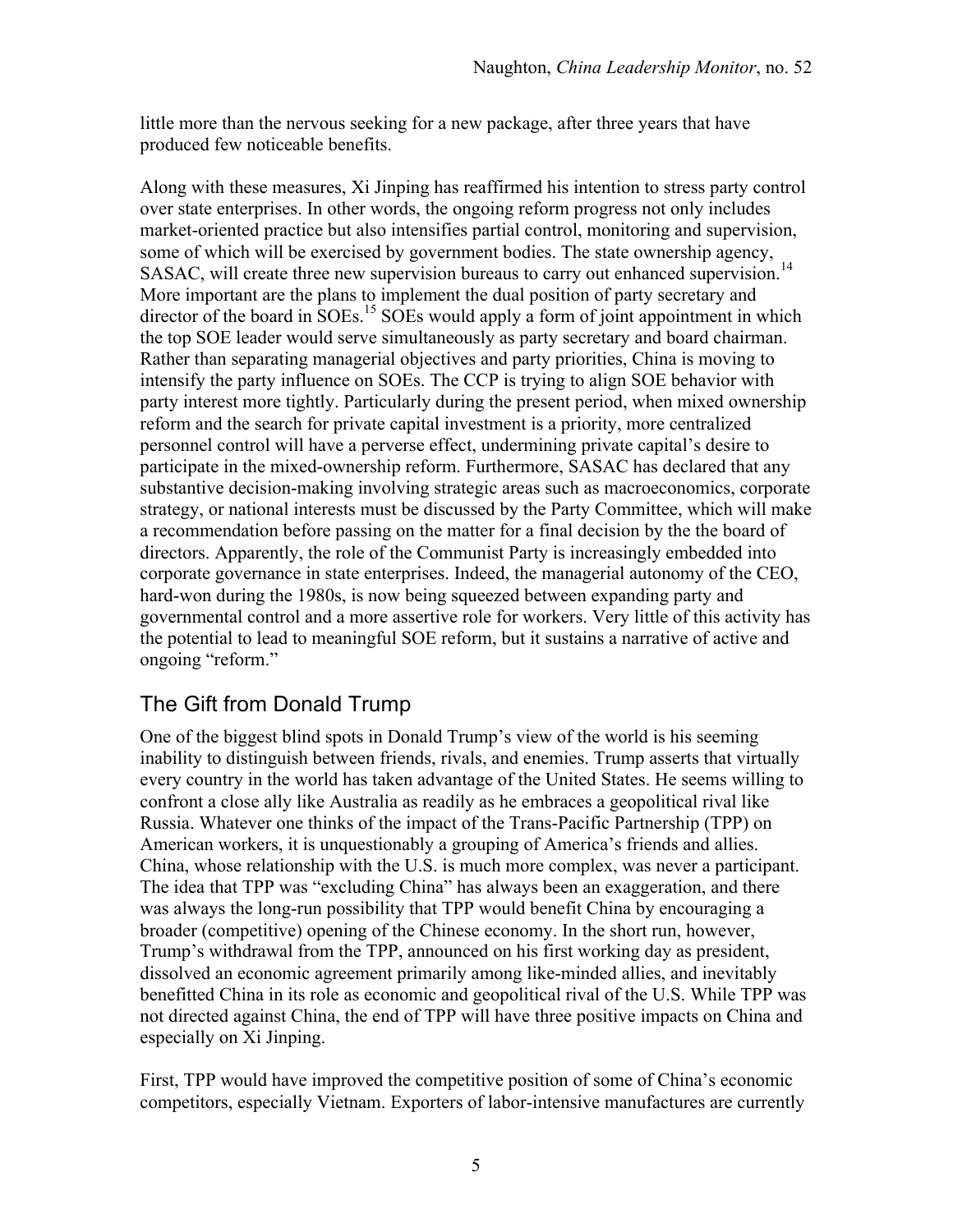leaving southern China and setting up shop in Vietnam. This is an inevitable trend, and one that China welcomes as long as it is gradual. However, Chinese labor costs have gone up rapidly in the last few years, and the possibility of a mass exodus of garment and toy production is a very real threat. The end of TPP reduces the competitive pressure and the threat of rapid disorderly exit.

Second, TPP would have oriented the economies of member countries more toward the U.S. market. This would have reduced China's overall bargaining power because TPP members would have been less dependent on the Chinese market. TPP members like Chile and Australia already export more to China than to the United States, and TPP would have increased American economic influence as a counterweight to Chinese influence. Now China doesn't need to worry about that.

Third, TPP would have created a new template of international economic regulation. The TPP template went deep behind national borders to harmonize regulations in a variety of service and high-technology sectors. Indeed, in a way, TPP wasn't even primarily a trade deal as much as an investment and regulation agreement. Vietnam's market access to the U.S. and Japan for manufactured exports, and the U.S.'s ability to ship agricultural exports to Japan would have been economically significant. However, even more important were provisions opening service sectors in which the U.S. has competitive advantage. These rules naturally reflect American interests, and would have paved the way for broader multinational agreements that incorporate the same rules. For example, TPP includes very strong protection for intellectual property rights (IPR). By contrast, China prefers much looser international rules on IPR and fewer commitments to harmonize its domestic regulatory apparatus with world best-practice. The demise of TPP leaves no viable alternative to the default Chinese position of trade liberalization, primarily in goods, backed by strong mercantile governments. Trump's cancelling of TPP was a gift to China

# The Economic-Strategic Opportunity for Xi

As the U.S. under Donald Trump abdicates its leadership role in the global economy, it creates an obvious opportunity for China. That the Chinese leaders also perceive it this way is shown by Xi Jinping's visit to Davos. In his speech to the World Economic Forum, Xi argued for continued economic globalization and implicitly asserted China's leadership role.<sup>16</sup> Particularly in Europe the possibility of a China-E.U. combine to take the place of an absent U.S. is already under active discussion.<sup>17</sup>

Yet while many welcomed Xi's speech, it didn't take long for observers to point out that China was an unlikely champion of globalization. Not only is the Chinese economy substantially more closed to foreign investment than most developed and even developing countries, it is widely perceived to be moving in the wrong direction. Not only have reforms stalled, but the treatment of foreign companies in China has deteriorated markedly. To put it mildly, China lacks credibility as a champion of globalization. Talk is cheap.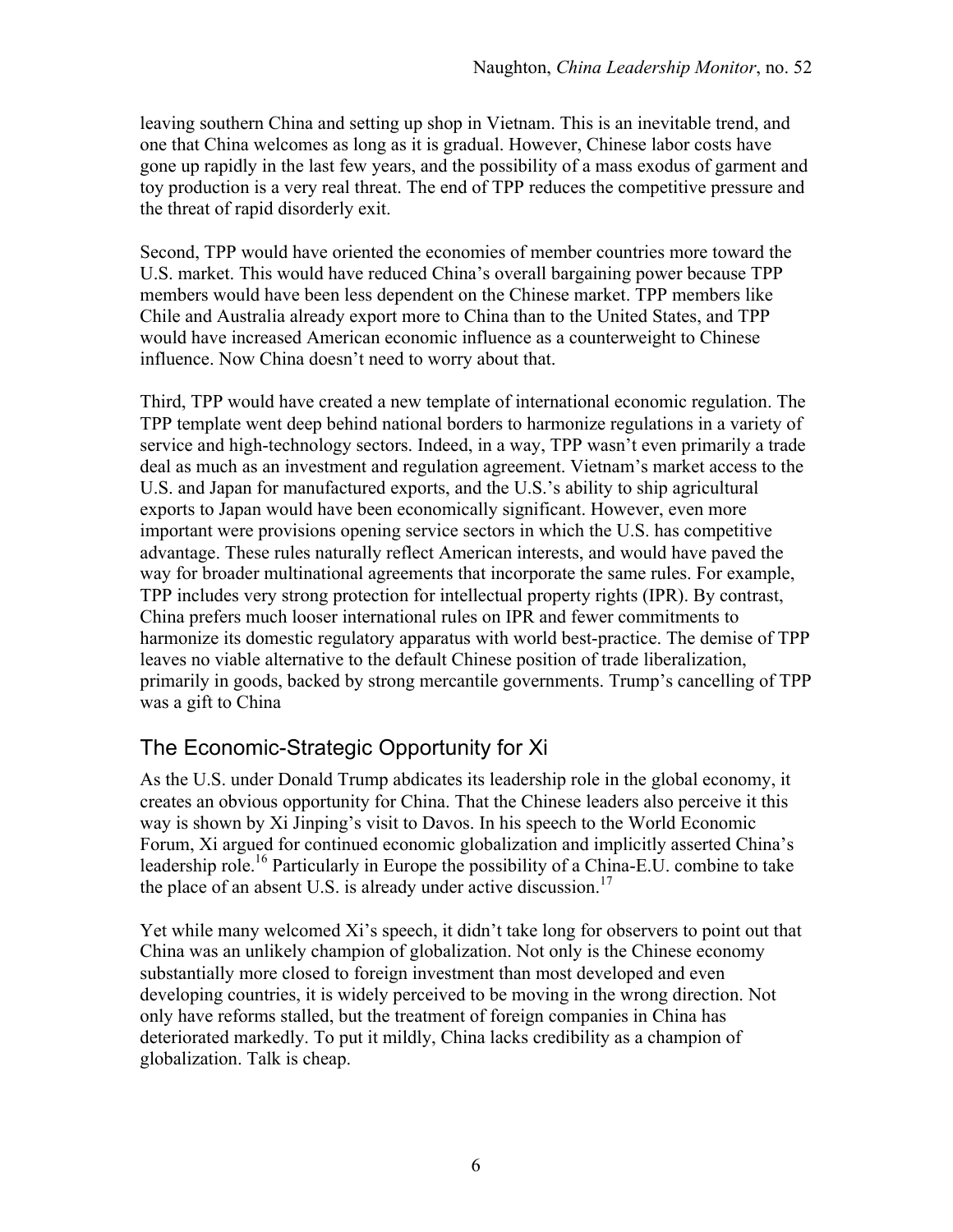# **Conclusion**

We can see Xi Jinping pushed in two directions by the imperatives of the party meeting and the arrival of a Trump presidency in the U.S. On the one hand, the existence of Donald Trump combined with the stabilization of the economy in 2016 puts Xi in a very favorable position. As things stand now, Xi is essentially on a glide path to re-coronation at the party congress. Whatever his objectives, they have been facilitated by the current political landscape. Xi is in a position to claim a stronger political mandate even without much in the way of further achievement. However, this would be a shallow accomplishment: economic risks loom, and without dramatic actions, Xi's pretensions to global leadership will quickly dissipate.

On the other hand, the payoff to bold moves of economic reform and opening is now stronger than ever. A dramatic opening of some of China's service sectors, for example, could still excite interest among multinational corporations. Moreover, such an opening could easily be crafted in a way that excludes the U.S. and therefore could be part of a repertory of responses to Trump administration protectionist measures. Such steps would have enormous importance in burnishing Xi's reputation domestically as a reformer and world leader.

The contours of the Trump administration's economic policy are still completely uncertain. In particular, nobody knows the extent to which actions will be targeted on China or simply part of a broader protectionist impulse. However, China has plenty of tools that allow it a luxury of choice. It can react progressively with tit-for-tat responses to U.S. actions or it can choose to take the high road and defer immediate response.

For several years Xi Jinping has been telling his colleagues and the Chinese people that the international situation is unprecedentedly complex and dangerous. This is an obviously self-serving message, intended as a rationale for continuing Communist Party rule and for Xi's consolidation of strongman powers. Until recently there was remarkably little evidence to support this characterization. But now Donald Trump has come along to show just how irrational and unpredictable and dangerous the world can be. Of course this is an enormous gift to Xi Jinping. Now, Xi must display boldness and vision if he is to seize the opportunity. That would mean doing the thing he has consistently failed to do since 2013: pay serious political costs to push forward a meaningful program of marketoriented reform.

#### Notes

 $\overline{a}$ 

<sup>1</sup> Alice Miller, "Projecting the Next Politburo Standing Committee," *China Leadership Monitor*, no. 49, Winter 2016, accessed at

http://www.hoover.org/sites/default/files/research/docs/clm49am.pdf.<br>
<sup>2</sup> Xia Xutian 夏旭田, "Steel passes its year-end examination; most provinces have reported early and capacity has been reduced 72 million tons more than targeted,"钢铁去产能年度 大考:多省提前交卷,压缩产能超7200万吨, *21st Century Business Herald* (21世纪经济报道), December 20, 2016, http://epaper.21jingji.com/html/2016-12/20/content\_53121.htm.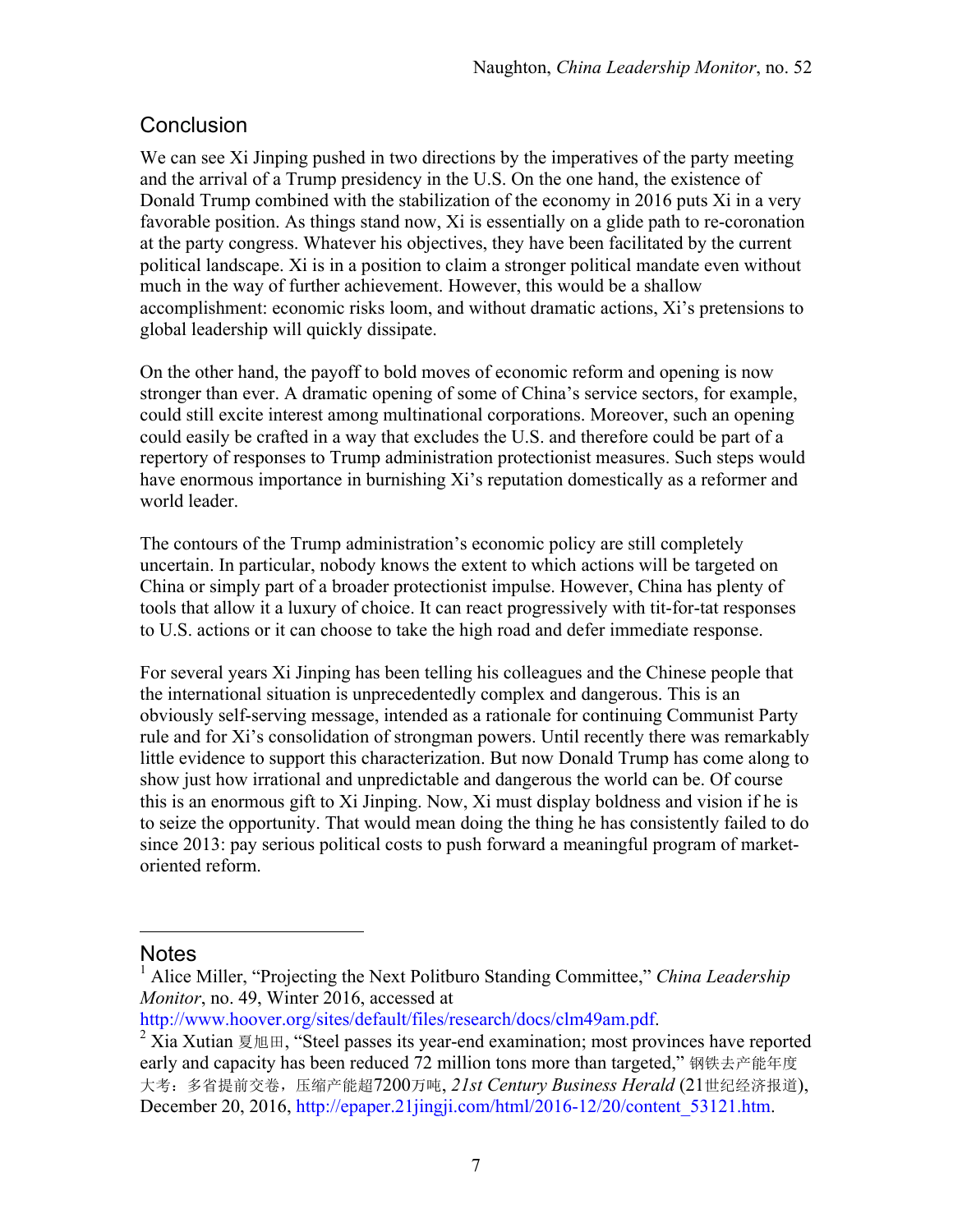<sup>3</sup> Wang Junling  $\pm \circledR \psi$  and Qiu Haifeng  $\circledR \psi$  and  $\circledR$  Understanding the Central Economic Work Conference: Eight main points on China's economy in 2017," 中央经济工作会议解 读:2017年中国经济八大看点, *People's Daily* (Overseas Edition), December 17, 2016;

access at http://www.gov.cn/zhengce/2016-12/17/content\_5149174.htm.<br><sup>4</sup> Tan Zhijuan 谭志娟, "A reform wave spreads in the local party and people's congress meetings; the key word is to take advantage of this critical time of economic transition (地方两会频吹改革风 关键词提示经济转型正当时), *China Business Journal* (中国经营报), January 23, 2017, http://dianzibao.cb.com.cn/html/2017-01/23/content\_55384.htm?div=- 1.

<sup>5</sup> Wang Feng  $\pm$  the first 2017 meeting of the Deepen Reform Leadership Small Group calls for putting reform in an even more prominent position" (2017年首次中央深改 组会议:把改革放在更加突出的位), *21st Century Business Herald* (21世纪经济报道), February 7, 2017,

http://www.cnwnews.com/html/finance/cn\_cjzh/gnbd/20170207/842424.html.<br><sup>6</sup> Li Guo 李果, "2017 is regarded as a critical year for SOE reform: A new round of local SOE reform proposals" (一轮地方版国企改革方案陆续公布 2017被视为关键年份), *21st Century Business Herald* (21世纪经济报道), December 23, 2016,

http://epaper.21jingji.com/html/2016-12/23/content\_53351.htm.<br><sup>7</sup> Du Yuming 杜雨萌, "Local mixed ownership reforms are starting, as 22 provincial People's Congresses are held," (22个省级两会1月中旬密集召开 地方国企混改将铺开)," *Securities Daily* (证券日报), January 11, 2017,

http://www.ccstock.cn/finance/hongguanjingji/2017-01-11/A1484068009215.html; Tan Zhijuan "A reform wave spreads in the local party and people's congress meetings" (see endnote 4); Ding Jun 定军 and Yang Hongqian 杨红钦, "Northeast China revitalization plan: pioneering mixed-ownership reform pilots" (东北振兴 "十三五" 规划: 支持东北国企混 改先行先试) , *21st Century Business Herald* ( 21世纪经济报道), December 21, 2016, http://epaper.21jingji.com/html/2016-12/21/content\_53208.htm.<br><sup>8</sup> Zhao Linglng 赵玲玲, "Speeding up Hubei SOE reform: promoted by 'one enterprise

one policy' path" (湖北国企改革驶入快车道 "一企一策" 路径成"助推器), *China Enterprise News* (中国企业报), January 2, 2017, http://news.hexun.com/2017-01-02/187582100.html.<br><sup>9</sup> Zhu Yanran 祝嫣然 "Asset securitization below 30%; China North Industries Group

Corporation pledges mixed ownership reform in military industry" (资产证券化率不足30% 兵工集团"开路" 军工混改大提速), *China Business News* (第一财经), January 6, 2017, http://www.yicai.com/news/5199188.html.<br><sup>10</sup> Li Yan 李妍, "Approval of Yunan Baiyao mixed-ownership reform: Fashu finally

becomes shareholder" (云南白药母公司混改获批 陈发树如愿入股), Caixin.com (财新网), December 29, 2016, http://companies.caixin.com/2016-12-29/101031805.html; Zhu Ping 朱萍, "Join the shareholder of Baiyao Holdings with 25.4 billion yuan: potential danger behind this 50-50 split shareholding structure" (陈发树与云南白药 "再续前缘": 254亿入股白 药控股 股权结构或留隐患), *21st Century Business Herald* (21世纪经济报道), January 2nd, 2017, http://epaper.21jingji.com/html/2017-01/02/content\_53919.htm.<br><sup>11</sup> Feng Yunqing 冯芸清, "The City of Guangzhou: State-owned asset in competitive area

will be fully listed by 2020" (广州: 2020年竞争性领域市属国资全部实现整体上市), *China Business News* (第一财经周刊), January 6, 2017, http://www.yicai.com/news/5199083.html.